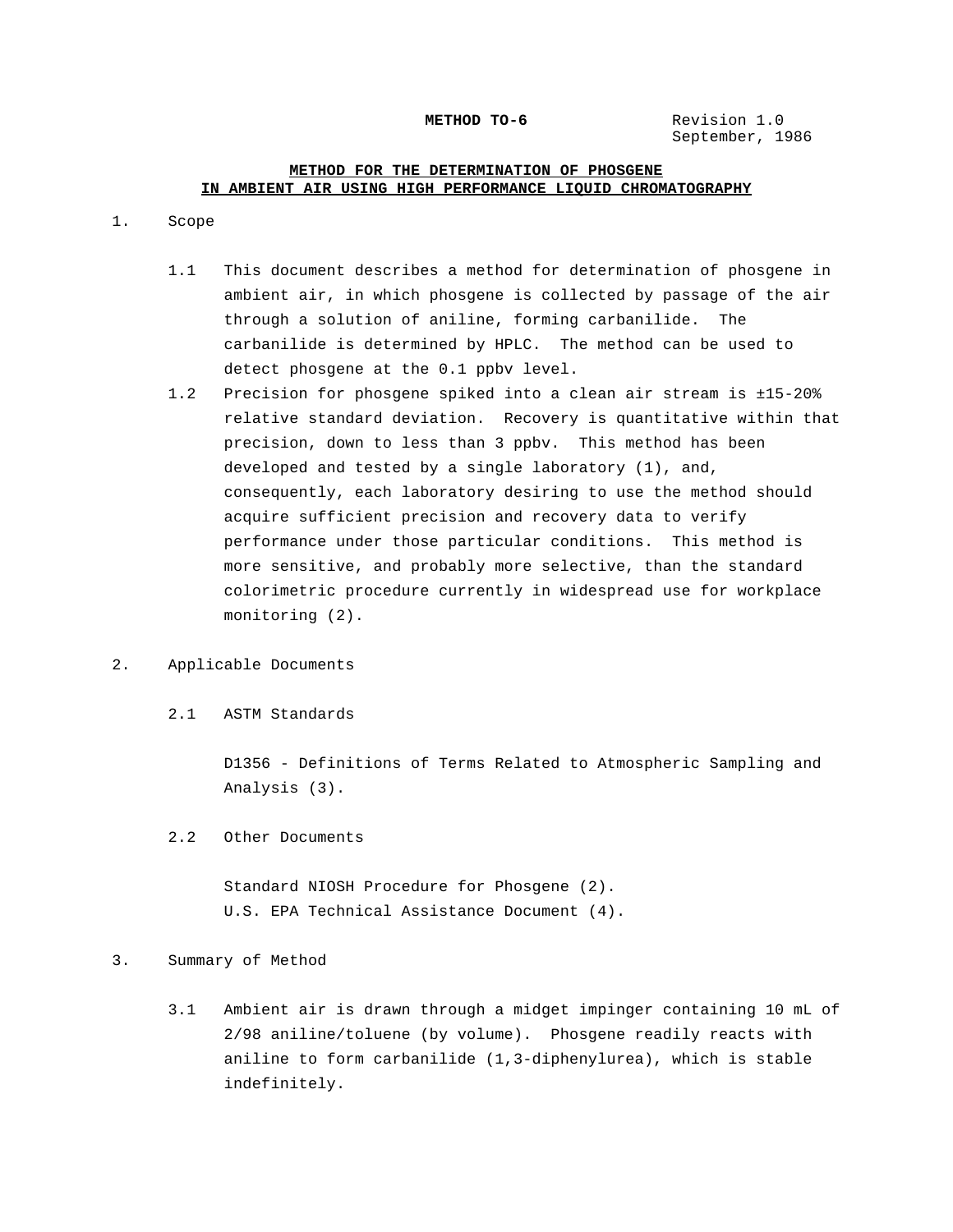- 3.2 After sampling, the impinger contents are transferred to a screwcapped vial having a Teflon-lined cap and returned to the laboratory for analysis.
- 3.3 The solution is taken to dryness by heating to  $60^{\circ}$ C on an aluminum heating block under a gentle stream of pure nitrogen gas. The residue is dissolved in 1 mL of acetonitrile.
- 3.4 Carbanilide is determined in the acetonitrile solution using reverse-phase HPLC with an ultraviolet absorbance (UV) detector operating at 254 nm.

#### 4. Significance

- 4.1 Phosgene is widely used in industrial operations, primarily in the synthetic organic chemicals industry. In addition, phosgene is produced by photochemical degradation of chlorinated hydrocarbons (e.g., trichloroethylene) emitted from various sources. Although phosgene is acutely toxic, its effects at low levels (i.e., 1 ppbv and below) are unknown. Nonetheless, its emission into and/or formation in ambient air is of potential concern.
- 4.2 The conventional method for phosgene has utilized a colorimetric procedure involving reaction with 4,4'-nitrobenzyl pyridine in diethyl phthalate. This method cannot detect phosgene levels below 10 ppbv and is subject to numerous interferences. The method described herein is more sensitive (0.1 ppbv detection limit) and is believed to be more selective due to the chromatographic separation step. However, the method needs to be more rigorously tested for interferences before its degree of selectivity can be firmly established.

# 5. Definitions

Definitions used in this document and in any user-prepared SOPs should be consistent with ASTM D1356 (3). All abbreviations and symbols are defined within this document at the point of use.

# 6. Interferences

6.1 There are very few interferences in the method, although this aspect of the method needs to be more thoroughly investigated. Ambient levels of nitrogen oxides, ozone, water vapor, and SO<sub>2</sub> are known not to interfere. Chloroformates can cause interferences by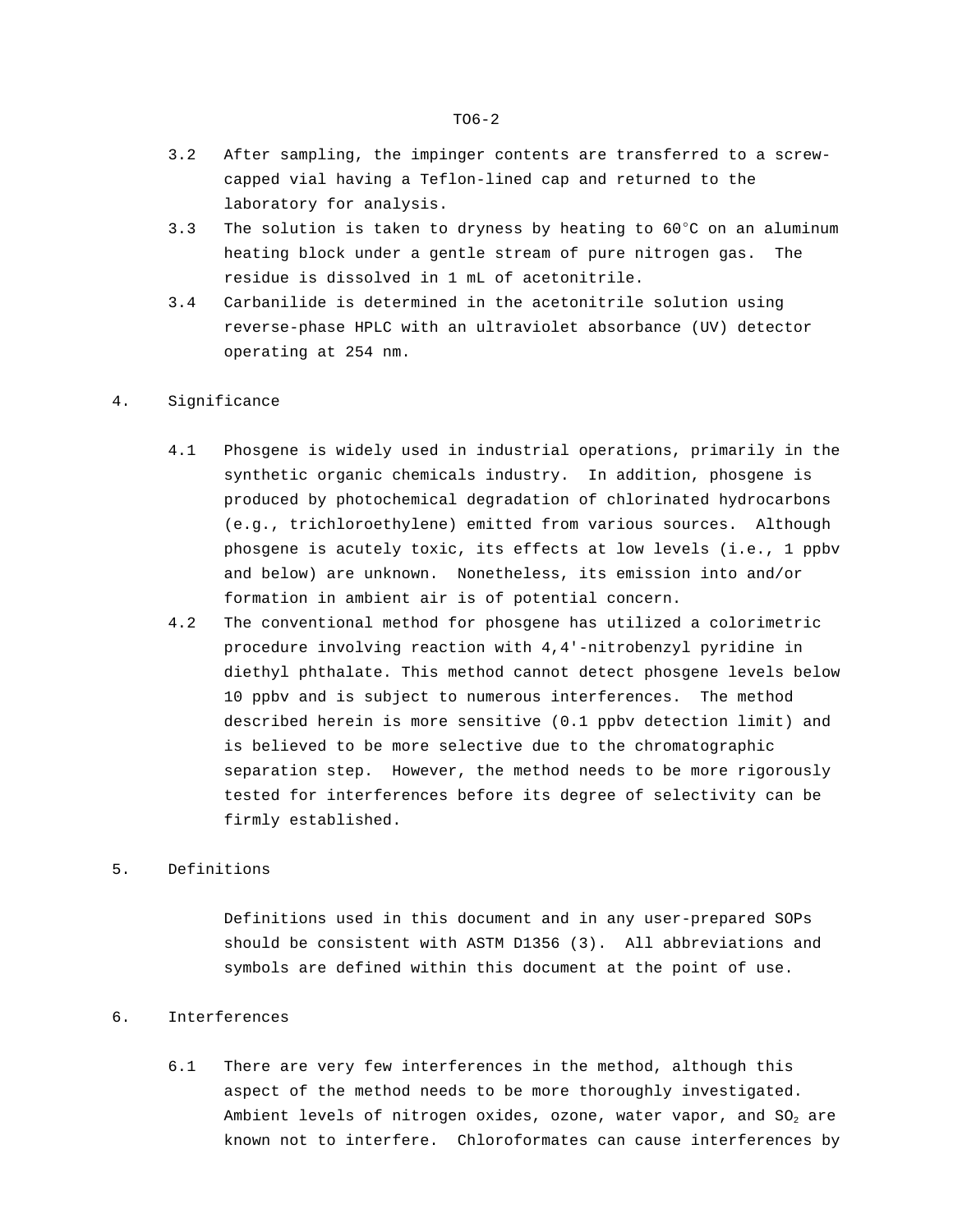reacting with the aniline to form urea, which produces a peak that overlies the carbanilide peak in the HPLC trace. Presence of chloroformates should be documented before use of this method. However, the inclusion of a HPLC step overcomes most potential interferences from other organic compounds. High concentrations of acidic materials can cause precipitation of aniline salts in the impinger, thus reducing the amount of available reagent.

6.2 Purity of the aniline reagent is a critical factor, since traces of carbanilide have been found in reagent-grade aniline. This problem can be overcome by vacuum distillation of aniline in an all-glass apparatus.

## 7. Apparatus

- 7.1 Isocratic high performance liquid chromatography (HPLC) system consisting of a mobile-phase reservoir, a high-pressure pump, an injection valve, a Zorbax ODS or C-18 reverse-phase column, or equivalent (25 cm x 4.6 mm ID), a variable-wavelength UV detector operating at 254 nm, and a data system or strip-chart recorder (Figure 1).
- 7.2 Sampling system capable of accurately and precisely sampling 100-1000 mL/minute of ambient air (Figure 2).
- 7.3 Stopwatch.
- 7.4 Friction-top metal can, e.g., one-gallon (paint can) to hold sampling reagent and samples.
- 7.5 Thermometer to record ambient temperature.
- 7.6 Barometer (optional).
- 7.7 Analytical balance 0.1 mg sensitivity.
- 7.8 Midget impingers jet inlet type, 25 mL.
- 7.9 Nitrogen evaporator with heating block for concentrating samples.
- 7.10 Suction filtration apparatus for filtering HPLC mobile phase.
- 7.11 Volumetric flasks 100 mL and 500 mL.
- 7.12 Pipettes various sizes, 1-10 mL.
- 7.13 Helium purge line (optional) for degassing HPLC mobile phase.
- 7.14 Erlenmeyer flask, 1-L for preparing HPLC mobile phase.
- 7.15 Graduated cylinder, 1 L for preparing HPLC mobile phase.
- 7.16 Microliter syringe, 10-25 uL for HPLC injection.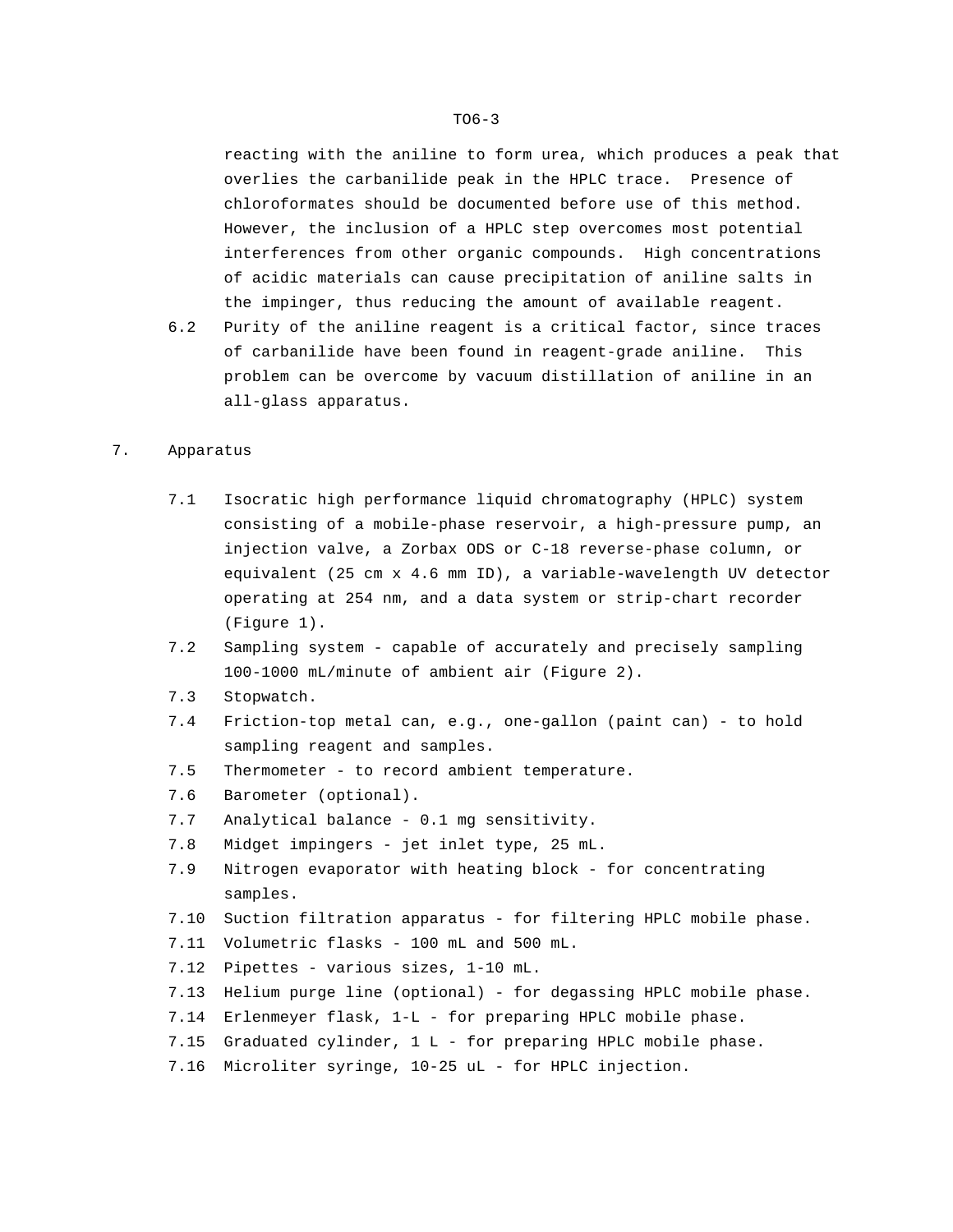- 8. Reagents and Materials
	- 8.1 Bottles, 16 oz. glass, with Teflon-lined screw cap for storing sampling reagent.
	- 8.2 Vials, 20 mL, with Teflon-lined screw cap for holding samples and extracts.
	- 8.3 Granular charcoal.
	- 8.4 Acetonitrile, toluene, and methanol distilled in glass or pesticide grade.
	- 8.5 Aniline 99+%, gold label from Aldrich Chemical Co., or equivalent.
	- 8.6 Carbanilide highest purity available; Aldrich Chemical Co., or equivalent.
	- 8.7 Nitrogen, compressed gas cylinder 99.99% purity for sample evaporation.
	- 8.8 Polyester filters, 0.22 um Nuclepore, or equiv.
- 9. Preparation of Sampling Reagent
	- 9.1 Sampling reagent is prepared by placing 5.0 mL of aniline in a 250-mL volumetric flask and diluting to the mark with toluene. The flask is inverted 10-20 times to mix the reagent. The reagent is then placed in a clear 16-ounce bottle with a Teflon-lined screw cap. The reagent is refrigerated until use.
	- 9.2 Before use, each batch of reagent is checked for purity by analyzing a 10-mL portion according to the procedure described in Section 11. If acceptable purity (<50 ng of carbanilide per 10 mL of reagent) is not obtained, the aniline or toluene is probably contaminated.
- 10. Sampling
	- 10.1 The sampling apparatus is assembled and should be similar to that shown in Figure 2. EPA Method 6 uses essentially the same sampling system (5). All glassware (e.g., impingers, sampling bottles, etc.) must be thoroughly rinsed with methanol and ovendried before use.
	- 10.2 Before sample collection, the entire assembly (including empty sample impingers) is installed and the flow rate checked at a value near the desired rate. Flow rates greater than 1000 mL/minute (±2%) should not be used because impinger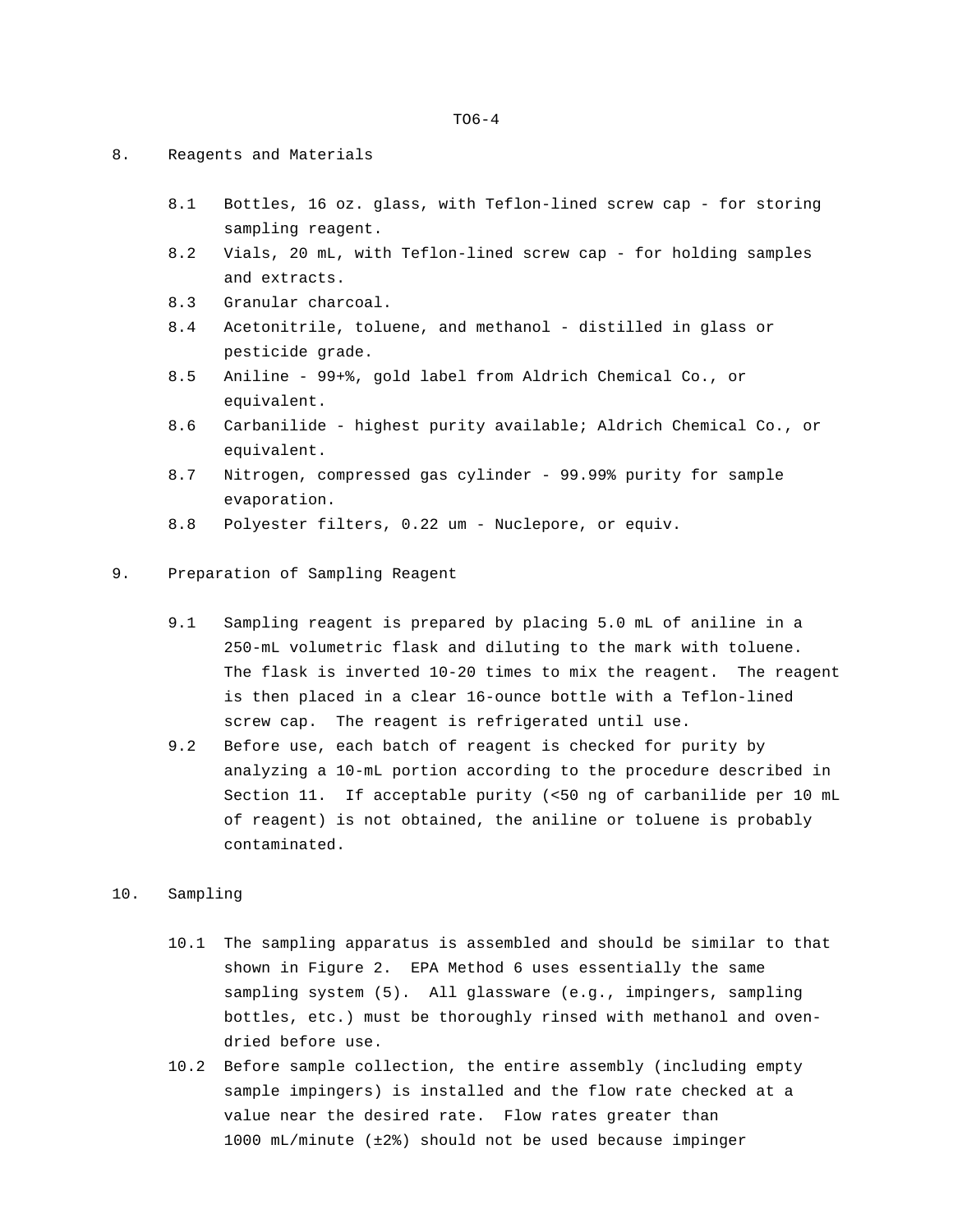collection efficiency may decrease. Generally, calibration is accomplished using a soap bubble flow meter or calibrated wet test meter connected to the flow exit, assuming that the entire system is sealed. ASTM Method D3686 describes an appropriate calibration scheme that does not require a sealed-flow system downstream of the pump (3).

- 10.3 Ideally, a dry gas meter is included in the system to record total flow, if the flow rate is sufficient for its use. If a dry gas meter is not available, the operator must measure and record the sampling flow rate at the beginning and end of the sampling period to determine sample volume. If the sampling time exceeds two hours, the flow rate should be measured at intermediate points during the sampling period. Ideally, a rotameter should be included to allow observation of the flow rate without interruption of the sampling process.
- 10.4 To collect an air sample, the midget impingers are loaded with 10 mL each of sampling reagent. The impingers are installed in the sampling system and sample flow is started. The following parameters are recorded on the data sheet (see Figure 3 for an example): date, sampling location, time, ambient temperature, barometric pressure (if available), relative humidity (if available), dry gas meter reading (if appropriate), flow rate, rotameter setting, sampling reagent batch number, and dry gas meter and pump identification numbers.
- 10.5 The sampler is allowed to operate for the desired period, with periodic recording of the variables listed above. The total flow should not exceed 50 L. If it does, the operator must use a second impinger.
- 10.6 At the end of the sampling period, the parameters listed in Section 10.4 are recorded and the sample flow is stopped. If a dry gas meter is not used, the flow rate must be checked at the end of the sampling interval. If the flow rates at the beginning and end of the sampling period differ by more than 15%, the sample should be marked as suspect.
- 10.7 Immediately after sampling, the impinger is removed from the sampling system. The contents of the impinger are emptied into a clean 20-mL glass vial with a Teflon-lined screw cap. The impinger is then rinsed with 2-3 mL of toluene and the rinse solution is added to the vial. The vial is then capped, sealed with Teflon tape, and placed in a friction-top can containing 1-2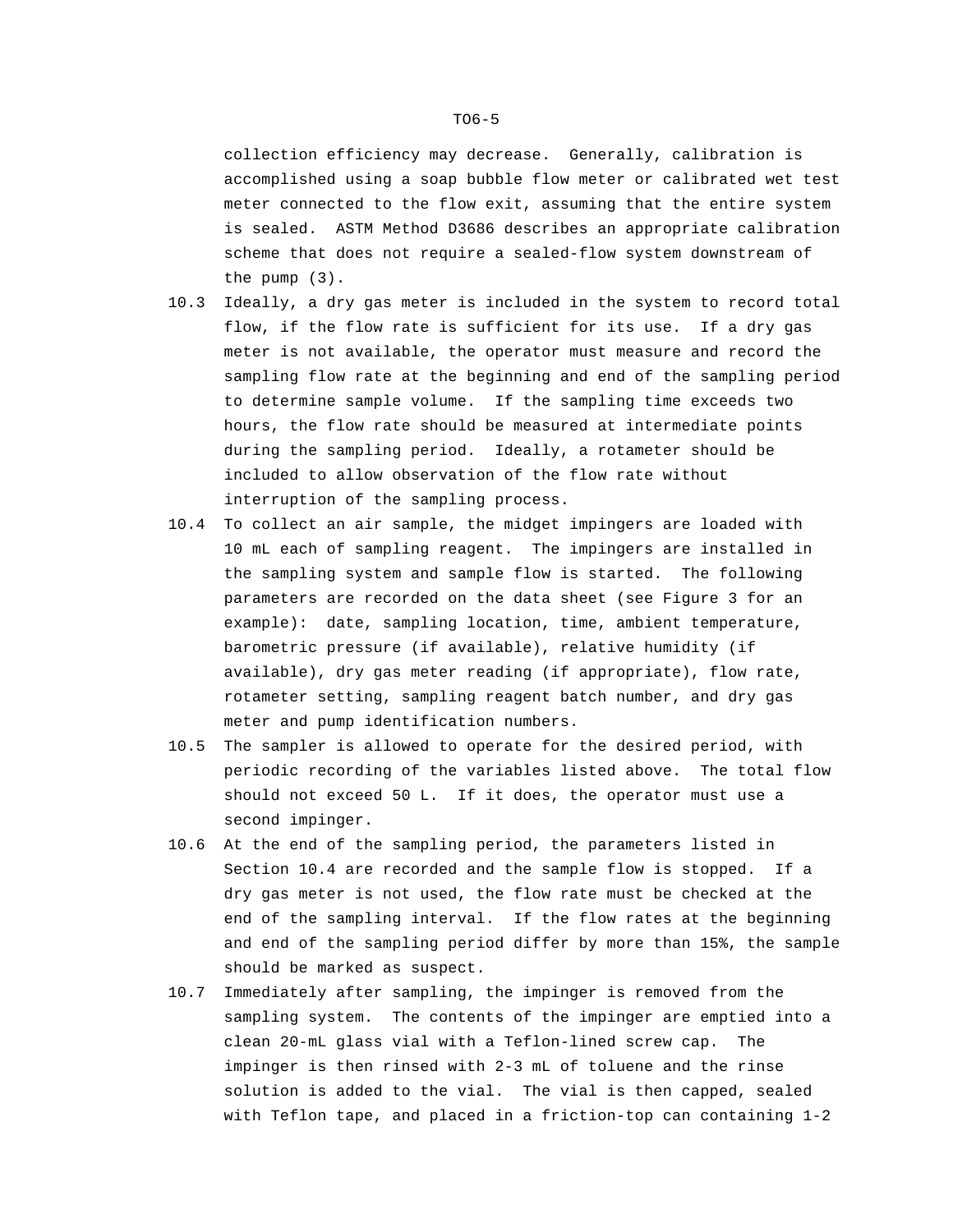inches of granular charcoal. The samples are stored in the can and refrigerated until analysis.

10.8 If a dry gas meter or equivalent total flow indicator is not used, the average sample flow rate must be calculated according to the following equation:

$$
Q_A = \frac{Q_1 + Q_2 \cdot \ldots \cdot Q_N}{N}
$$

where

 $Q_A$  = average flow rate (mL/minute).

 $Q_1$ ,  $Q_2$ .... $Q_N$  = flow rates determined at the beginning, end, and intermediate points during sampling.

N = number of points averaged.

10.9 The total flow is then calculated using the following equation:

$$
V_m = \frac{(T_2 - T_1)Q_A}{1000}
$$

where

 $V_m$  = total sample volume (L) at measured temperature and pressure.

$$
T_2
$$
 = stop time.  
\n $T_1$  = start time.  
\n $T_1-T_2$  = total sampling time (minutes).  
\n $Q_a$  = average flow rate (mL/minute).

## 11. Sample Analysis

11.1 Sample Preparation

- 11.1.1 The samples are returned to the laboratory in 20-ml screw-capped vials and refrigerated in charcoal containing cans until analysis.
- 11.1.2 The sample vial is placed in an aluminum heating block maintained at 60°C and a gentle stream of pure nitrogen gas is directed across the sample.
- 11.1.3 When the sample reaches complete dryness, the vial is removed from the heating block, capped, and cooled to near room temperature. A 1-mL volume of HPLC mobile phase (50/50 acetonitrile/water) is placed in the vial.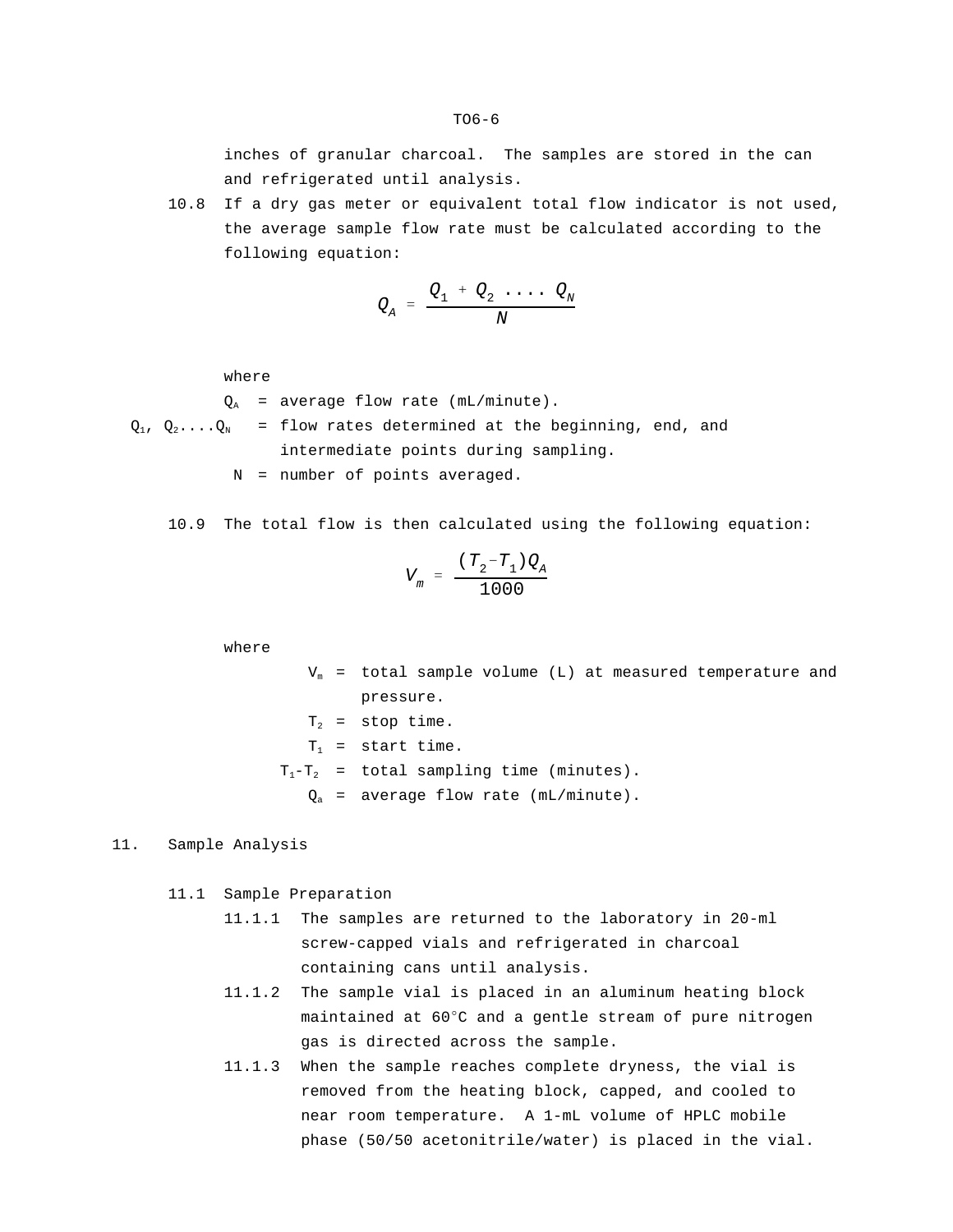The vial is then capped and gently shaken to dissolve the residue.

- 11.1.4 The concentrated sample is then refrigerated until HPLC analysis, as described in Section 11.2.
- 11.2 HPLC Analysis
	- 11.2.1 The HPLC system is assembled and calibrated as described in Section 12. The operating parameters are as follows: Column: C-18 RP
		- Mobile Phase: 30% acetonitrile/70% distilled water Detector: ultraviolet, operating at 254 nm Flow Rate: 1 mL/min

Before each analysis, the detector baseline is checked to ensure stable operation.

- 11.2.2 A 25-uL aliquot of the sample, dissolved in HPLC mobile phase, is drawn into a clean HPLC injection syringe. The sample injection loop is loaded and an injection is made. The data system is activated simultaneously with the injection and the point of injection is marked on the strip-chart recorder.
- 11.2.3 After approximately one minute, the injection valve is returned to the "load" position and the syringe and valve are flushed with mobile phase in preparation for the next sample analysis.
- 11.2.4 After elution of carbanilide, data acquisition is terminated and the component concentrations are calculated as described in Section 13.
- 11.2.5 Once a stable baseline is achieved, the system can be used for further sample analyses as described above.
- 11.2.6 If the concentration of carbanilide exceeds the linear range of the instruments, the sample should be diluted with mobile phase, or a smaller volume can be injected into the HPLC.
- 11.2.7 If the retention time is not duplicated, as determined by the calibration curve, you may increase or decrease the acetonitrile/water ratio to obtain the correct elution time, as specified in Figure 4. If the elution time is too long, increase the ratio; if it is too short, decrease the ratio.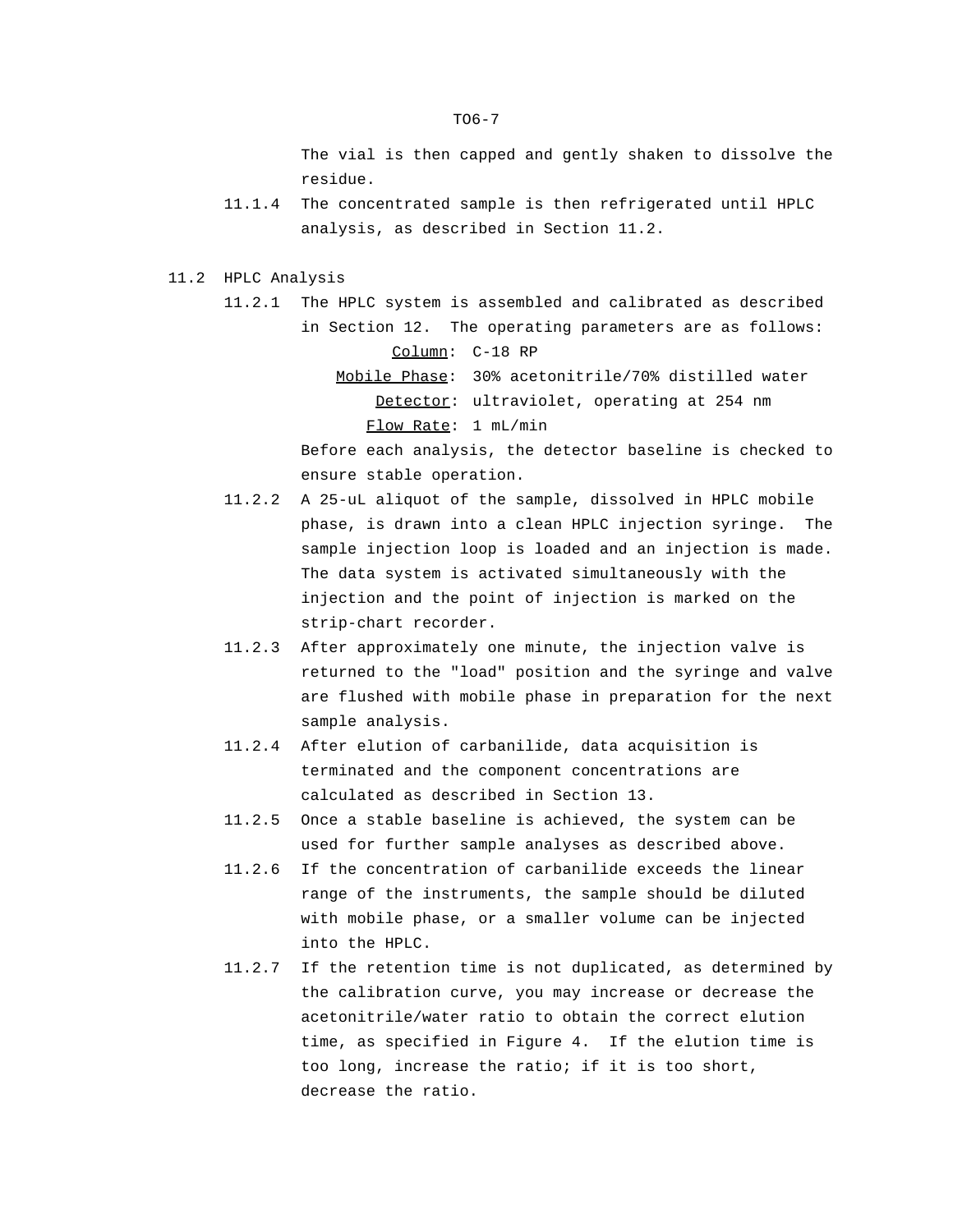11.2.8 If a dirty column causes improper detection of carbanilide, you may reactivate the column by reverse solvent flushing utilizing the following sequence: water, methanol, acetonitrile, dichloromethane, hexane, acetonitrile, then 50/50 acetonitrile in water.

## 12. HPLC Assembly and Calibration

- 12.1 The HPLC system is assembled and operated according to the parameters outlined in Section 11.2.1. An example of a typical chromatogram obtained using the above parameters is shown in Figure 4.
- 12.2 The mobile phase is prepared by mixing 500 mL of acetonitrile and 500 mL of reagent water. This mixture is filtered through a 0.22-um polyester membrane filter in an all-glass and Teflon suction filtration. A constant back pressure restrictor (50 psi) or short length (6-12 inches) of 0.01-inch I.D. Teflon tubing should be placed after the detector to eliminate further mobile phase outgassing.
- 12.3 The mobile phase is placed in the HPLC solvent reservoir and the pump is set at a flow rate of 1 mL/minute and allowed to pump for 20-30 minutes before the first analysis. The detector is switched on at least 30 minutes before the first analysis and the detector output is displayed on a strip-chart recorder or similar output device at a sensitivity of ca 0.008 absorbance units full scale (AUFS). Once a stable baseline is achieved, the system is ready for calibration.
- 12.4 Carbanilide standards are prepared in HPLC mobile phase. A concentrated stock solution of 100 mg/L is prepared by dissolving 10 mg of carbanilide in 100 mL of mobile phase. This solution is used to prepare calibration standards containing concentrations of  $0.05-5$  mg/L.
- 12.5 Each calibration standard (at least five levels) is analyzed three times and area response is tabulated against mass injected. All calibration runs are performed as described for sample analyses in Section 11. Using the UV detector, a linear response range (Figures 5a through 5e) of approximately 0.1 to 10 mg/L should be achieved for a 25-uL injection volumes. The results may be used to prepare a calibration curve, as illustrated in Figure 6. Linear response is indicated where a correlation coefficient of at least 0.999 for a linear least-squares fit of data (concentration versus area response) is obtained.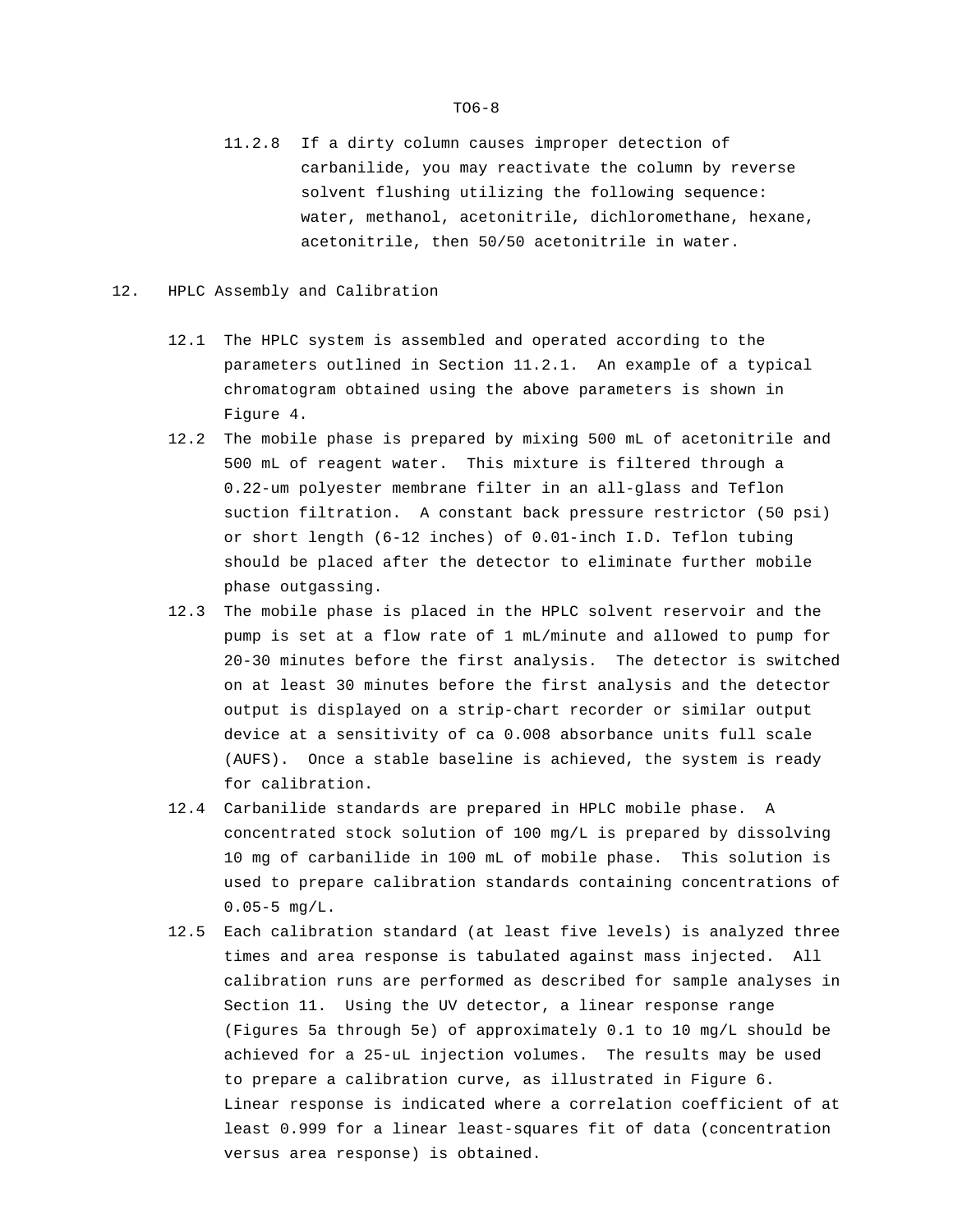- 12.6 Once linear response has been documented, an intermediate concentration standard near the anticipated levels for ambient air, but at least 10 times the detection limit, should be chosen for daily calibration. The response for carbanilide should be within 10% day to day. If greater variability is observed, more frequent calibration may be required to ensure that valid results are obtained or a new calibration curve must be developed from fresh standards.
- 12.7 The response for carbanilide in the daily calibration standard is used to calculate a response factor according to the following equation:

$$
RF_c = \frac{C_c X V_I}{R_c}
$$

where

- $RF_c$  = response factor (usually area counts) for carbanilide in nanograms injected/response unit.
- $C_c$  = concentration (mg/L) of carbanilide in the daily calibration standard.
- $V<sub>r</sub>$  = volume (uL) of calibration standard injected.
- $R_c$  = response (area counts) for carbanilide in calibration standard.

# 13. Calculations

13.1 The volume of air sampled is often reported uncorrected for atmospheric conditions (i.e., under ambient conditions). The value should be adjusted to standard conditions (25°C and 760 mm pressure) using the following equation:

$$
V_{s} = V_{m} \times \frac{P_{A}}{760} \times \frac{298}{273 + T_{A}}
$$

where

- $V_s$  = total sample volume (L) at 25°C and 760 mm Hg pressure.
- $V_m$  = total sample volume (L) under ambient conditions, calculated as in Section 10.9 or from dry gas meter reading.
- $P_A$  = ambient pressure (mm Hg).
- $T_A$  = ambient temperature ( $^{\circ}$ C).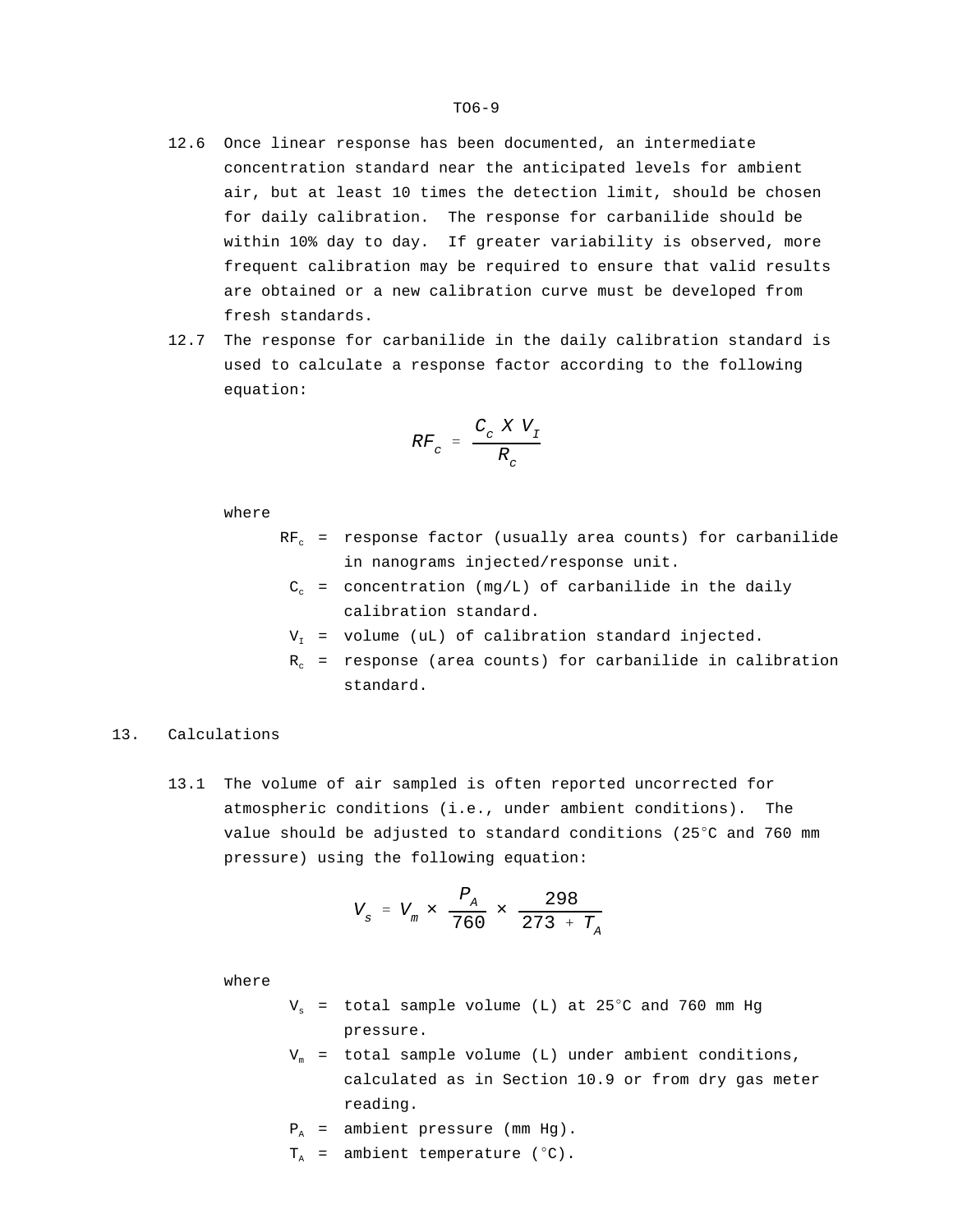13.2 The concentration of carbanilide is calculated for each sample using the following equation:

$$
W_d = RF_c X R_d X \frac{V_E}{V_I}
$$

where

- $W_d$  = total quantity of carbanilide (ug) in the sample.
- $RF_c$  = response factor calculated in Section 12.7.
- $R_d$  = response (area counts or other response units) for carbanilide in sample extract.
- $V_{E}$  = final volume (mL) of sample extract.
- $V<sub>T</sub>$  = volume (uL) of extract injected into the HPLC system.
- 13.3 The concentration of phosgene in the original sample is calculated from the following equation:

$$
C_{A} = \frac{W_{d}}{V_{m} (or V_{s})} \times \frac{99}{212} \times 1000
$$

where

- $C_A$  = concentration of phosgene (ng/L) in the original sample.
- $W_d$  = total quantity of carbanilide (ug) in sample.
- $V_m$  = total sample volume (L) under ambient conditions.
- $V_c$  = total sample volume (L) at 25°C and 760 mm Hg.

99  $\overline{212}$ = the molecular weights (g/mole) of phosgene and carbanilide are 99 and 212 g/mole, respectively.

13.4 The phosgene concentrations can be converted to ppbv using the following equation:

$$
C_{A} (ppbv) = C_{A} (ng/L) \times \frac{24.4}{99}
$$

where

 $C_A$  (ng/L) is calculated using  $V_s$ . 14. Performance Criteria and Quality Assurance

> This section summarizes required quality assurance (QA) measures and provides guidance concerning performance criteria that should be achieved within each laboratory.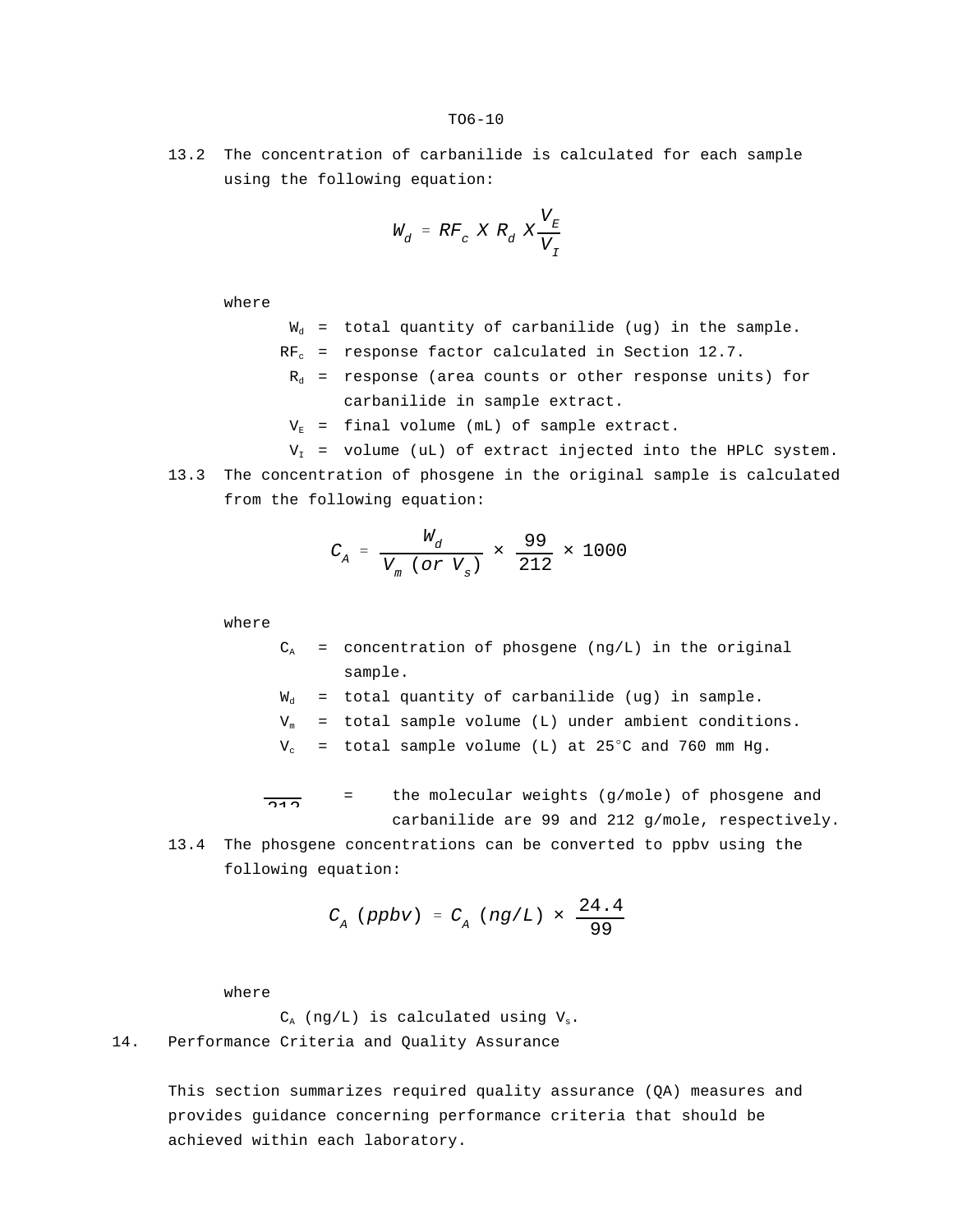- 14.1 Standard Operating Procedures (SOPs).
	- 14.1.1 Users should generate SOPs describing the following activities in their laboratory: 1) assembly, calibration, and operation of the sampling system with make and model of equipment used; 2) preparation, purification, storage, and handling of sampling reagent and samples; 3) assembly, calibration, and operation of the HPLC system with make and model of equipment used; and 4) all aspects of data recording and processing, including lists of computer hardware and software used.
	- 14.1.2 SOPs should provide specific stepwise instructions and should be readily available to and understood by the laboratory personnel conducting the work.
- 14.2 HPLC System Performance
	- 14.2.1 The general appearance of the HPLC chromatogram should be similar to that illustrated in Figure 4.
	- 14.2.2 The HPLC system efficiency and peak asymmetry factor should be determined in the following manner: A solution of carbanilide corresponding to at least 20 times the detection limit should be injected with the recorder chart sensitivity and speed set to yield a peak approximately 75% of full scale and 1 cm wide at half height. The peak asymmetry factor is determined as shown in Figure 7, and should be between 0.8 and 1.8.
	- 14.2.3 HPLC system efficiency is calculated according to the following equation:

*tr*

$$
N = 5.54 \frac{t_r}{W_{1/2}}
$$

where

N = column efficiency (theoretical plates).  $t_{r}$  = retention time (seconds) of carbanilide.  $W_{1/2}$  = width of component peak at half height (seconds).

A column efficiency of >5,000 theoretical plates should be obtained.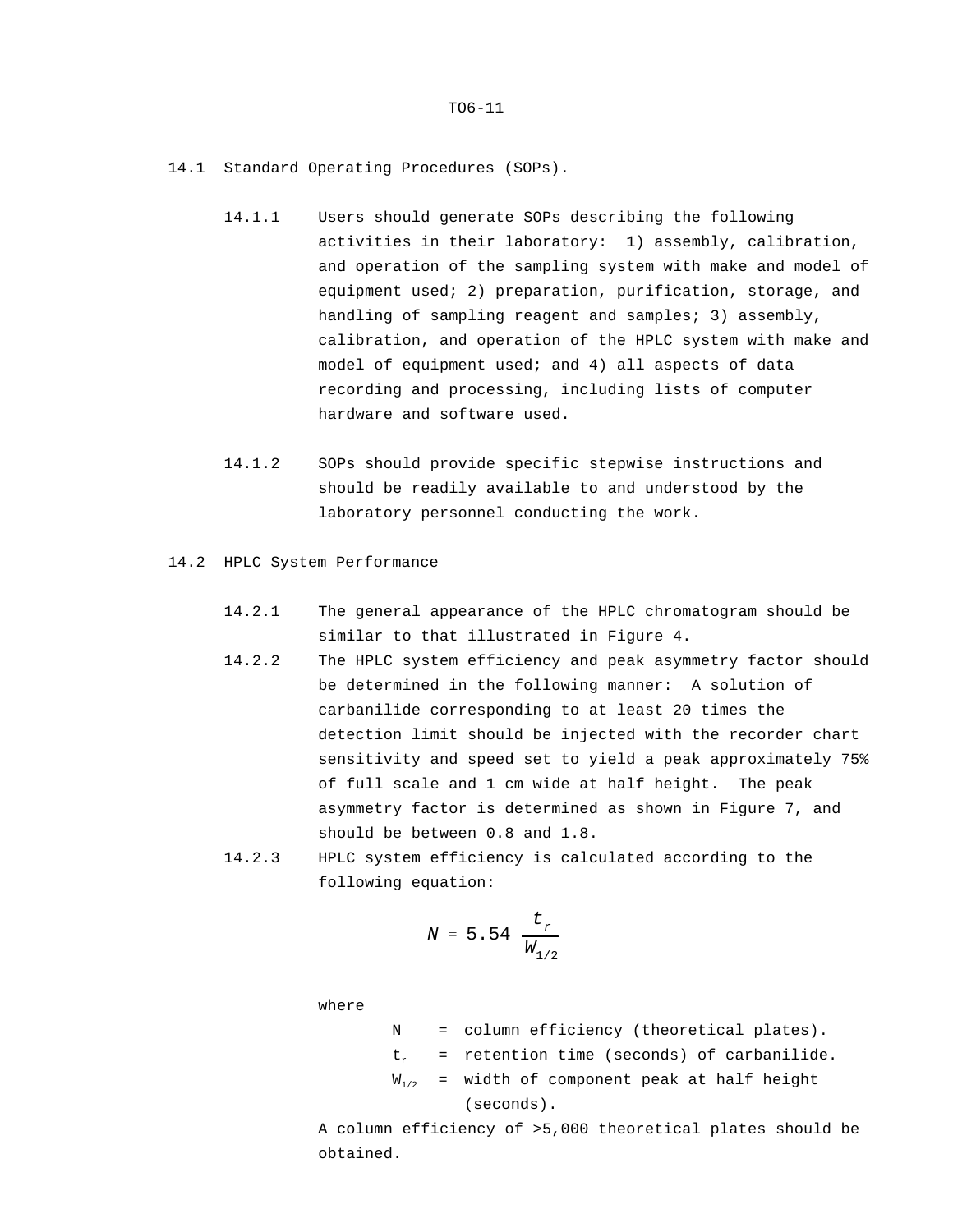14.2.4 Precision of response for replicate HPLC injections should be ±10% or less, day to day, for calibration standards. Precision of retention times should be ±2%, on a given day.

#### 14.3 Process Blanks

- 14.3.1 Before use, a 10-mL aliquot of each batch of sampling reagent should be analyzed as described in Section 11. The blank should contain less than 50 ng of carbanilide per 10-mL aliquot.
- 14.3.2 At least one field blank or 10% of the field samples, whichever is larger, should be shipped and analyzed with each group of samples. The field blank is treated identically to the samples except that no air is drawn through the reagent. The same performance criteria described in Section 14.3.1 should be met for process blanks.
- 14.4 Method Precision and Recovery
	- 14.4.1 Analysis of replicate samples indicates that a precision of ±15-20% relative standard deviation can be readily achieved (see Table 1). Each laboratory should collect parallel samples periodically (at least one for each batch of samples) to document its precision in conducting the method.
	- 14.4.2 Precision for replicate HPLC injections should be ±10% or better, day to day, for calibration standards.
	- 14.4.3 Before using the method in the field, each laboratory must confirm the performance of the method under its particular conditions. Since static, dilute, gas phase standards of phosgene are unstable, a dynamic flow/permeation tub system should be assembled as described in the literature (1). ASTM Method D 3609(3) should be used as the protocol for operating such a system.
	- 14.4.4 Once a suitable dynamic flow/permeation tube system has been constructed, a series of three samples from the outlet gas stream (60 L) should be sampled at three different spike levels (achieved by adjusting the air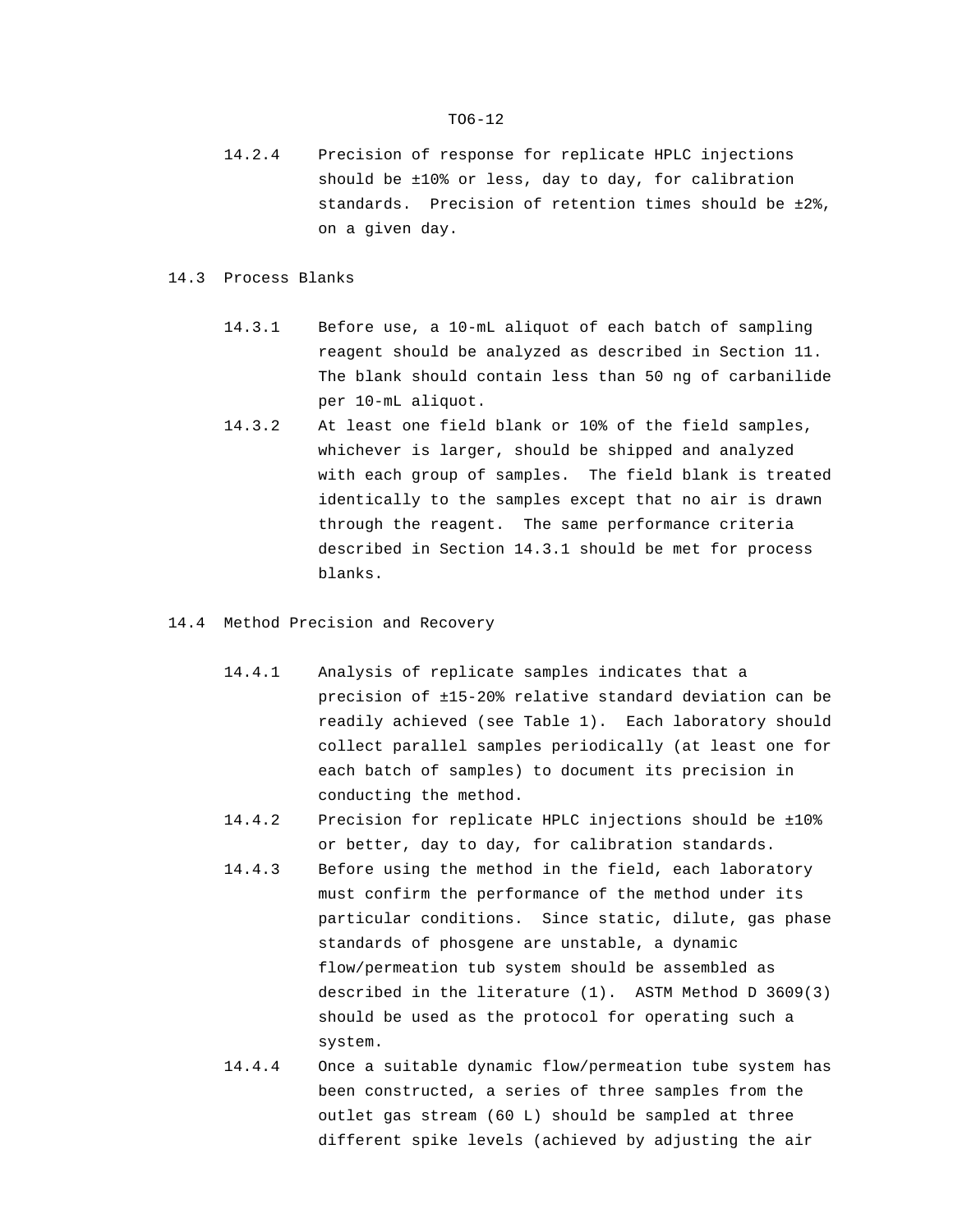flow through the permeation chamber). Precision and recovery data comparable to those shown in Table 1 should be achieved.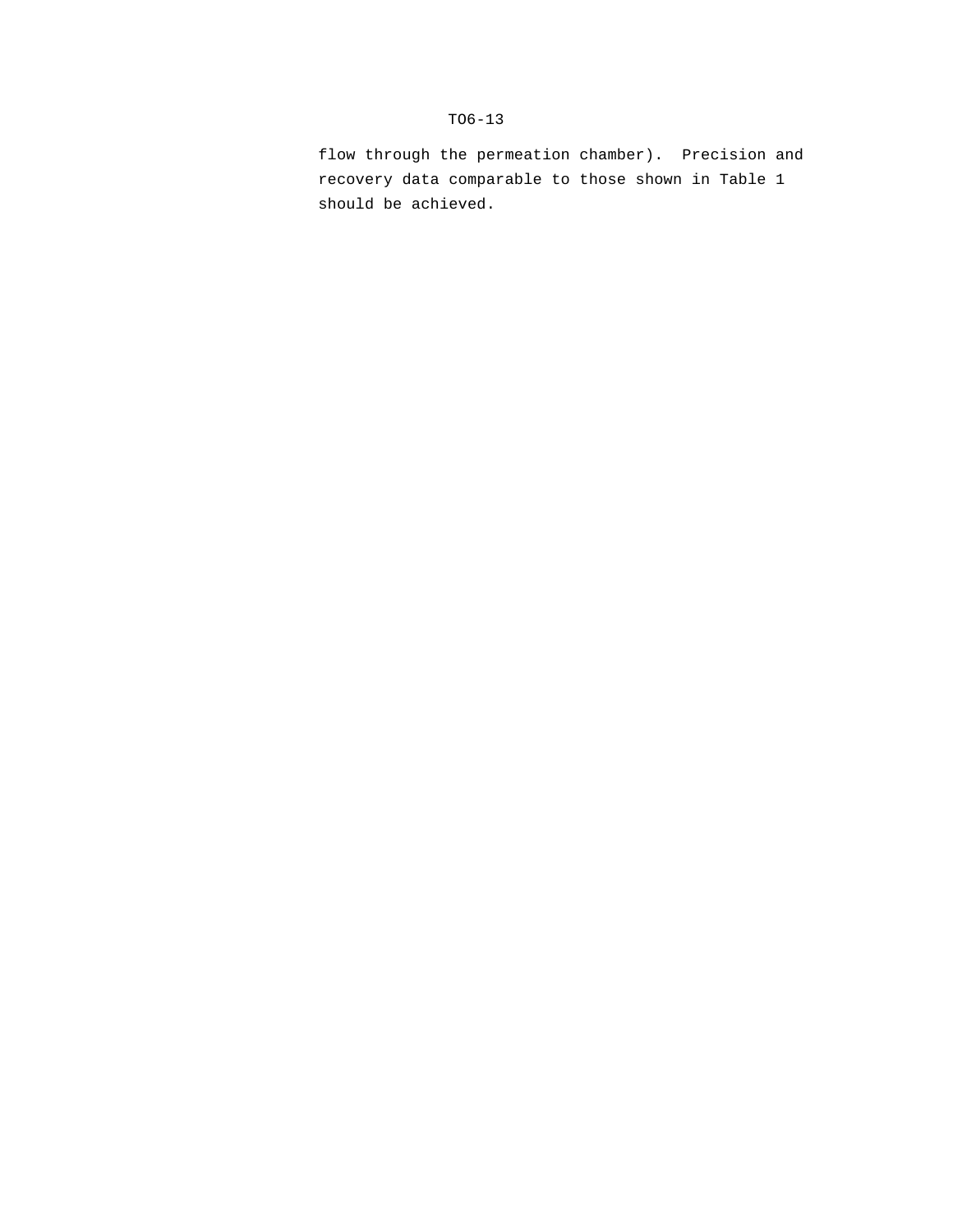#### REFERENCES

- 1. Spicer, C. W., R. M. Riggin, M. W. Holdren, F. L. DeRoos, and R. N. Lee, Atmospheric Reaction Products from Hazardous Air Pollutants, Final Report on Contract 68-02-3169 (WA-33/40), U.S. Environmental Protection Agency, Research Triangle Park, N.C., July, 1984.
- 2. Method 219, "Phosgene in Air," Manual of Analytical Methods, National Institute for Occupational Safety and Health.
- 3. Annual Book of ASTM Standards, Part 11.03, "Atmospheric Analysis," American Society for Testing and Materials, Philadelphia, Pennsylvania, 1983.
- 4. Riggin, R. M., "Technical Assistance Document for Sampling and Analysis of Toxic Organic Compounds in Ambient Air," EPA-600/4-83-027. U.S. Environmental Protection Agency, Research Triangle Park, North Carolina, 1983.
- 5. "Method 6 Determination of SO<sub>2</sub> Emissions from Stationary Sources," Federal Register, Vol. 42., No. 160, August, 1977.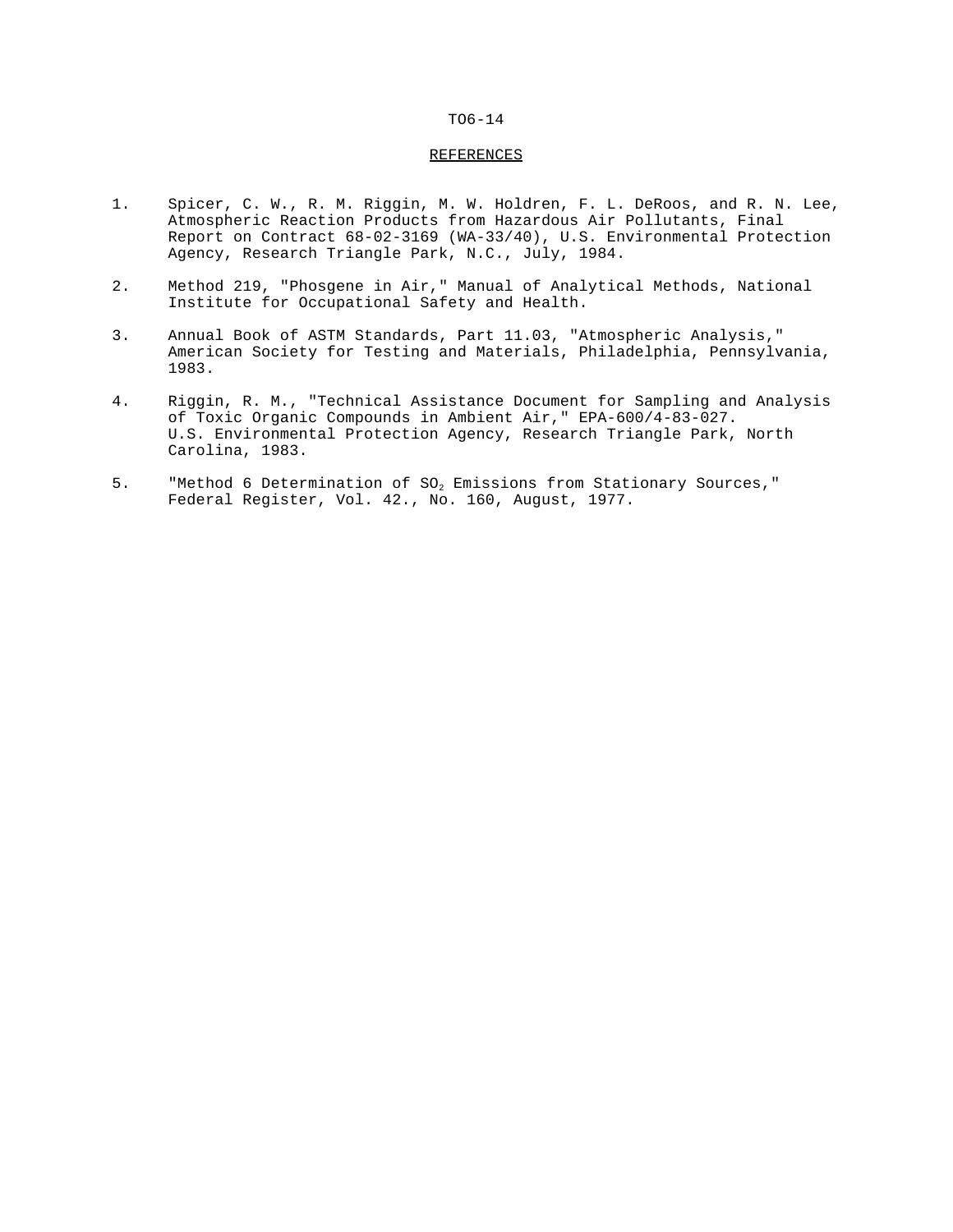

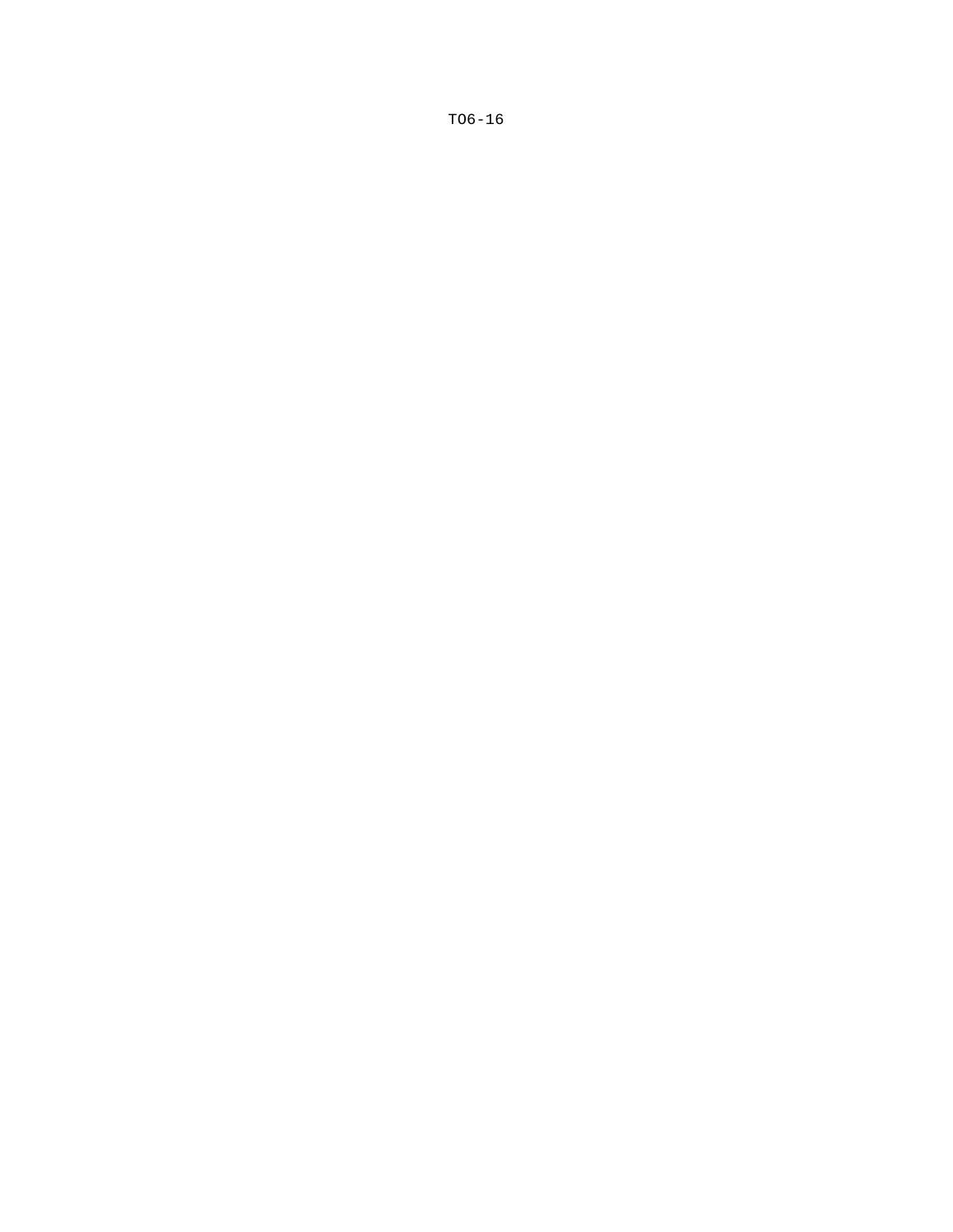

FIGURE 2. TYPICAL SAMPLING SYSTEM FOR MONITORING<br>PHOSGENE IN AMBIENT AIR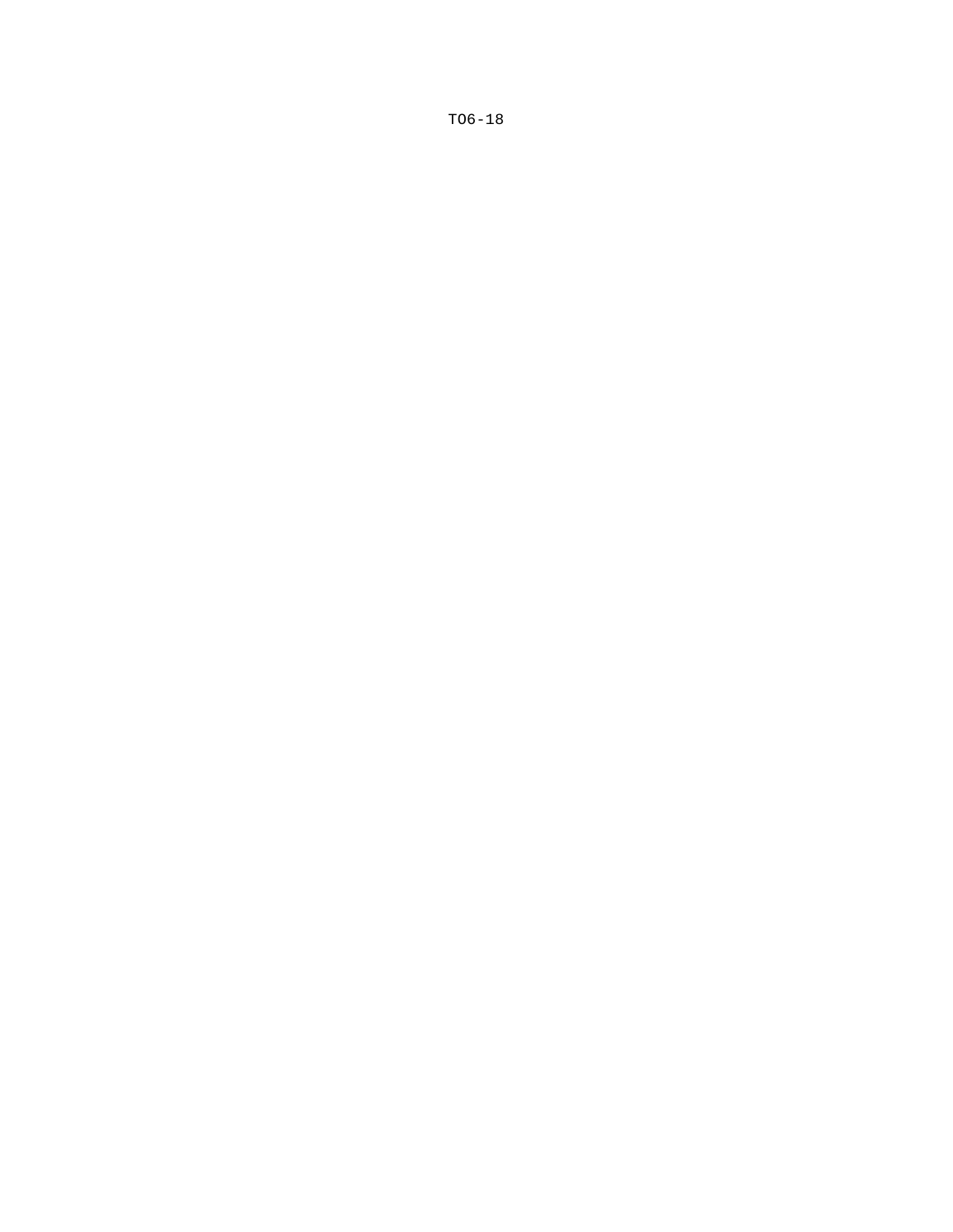# SAMPLING DATA SHEET (One Sample per Data Sheet)

|                      | TIME PERIOD SAMPLED: ________________________ |
|----------------------|-----------------------------------------------|
|                      |                                               |
| INSTRUMENT MODEL NO: |                                               |
|                      |                                               |
| SAMPLING DATA        |                                               |

|       | Sample Number:              |                      |                            |                                        |                                  |                         |          |
|-------|-----------------------------|----------------------|----------------------------|----------------------------------------|----------------------------------|-------------------------|----------|
|       | Start Time:                 |                      |                            | Stop Time: _______                     |                                  |                         |          |
| Time  | Dry Gas<br>Meter<br>Reading | Rotameter<br>Reading | Flow<br>Rate, *Q<br>mL/min | Ambient<br>Temperature<br>$^{\circ}$ C | Barometric<br>Pressure,<br>mm Hg | Relative<br>Humidity, % | Comments |
| $1$ . |                             |                      |                            |                                        |                                  |                         |          |
| $2$ . |                             |                      |                            |                                        |                                  |                         |          |
| 3.    |                             |                      |                            |                                        |                                  |                         |          |
| 4.    |                             |                      |                            |                                        |                                  |                         |          |
| N.    |                             |                      |                            |                                        |                                  |                         |          |

Total Volume Data\*\*

$$
V_m
$$
 = (Final - Initial) Dry Gas Meter Reading, or = \_\_\_\_\_\_\_\_\_\_\_ L  
\n
$$
\frac{Q_2 + Q_3 \cdots Q_N}{N} \times \frac{1}{1000 \times (Sampling Time in Mi)}
$$
\n= \_\_\_\_\_\_\_\_\_\_\_ L

\* Flow rate from rotameter or soap bubble calibrator (specify which).

\*\* Use data from dry gas meter if available.

# **FIGURE 3. TYPICAL SAMPLING DATA FORM**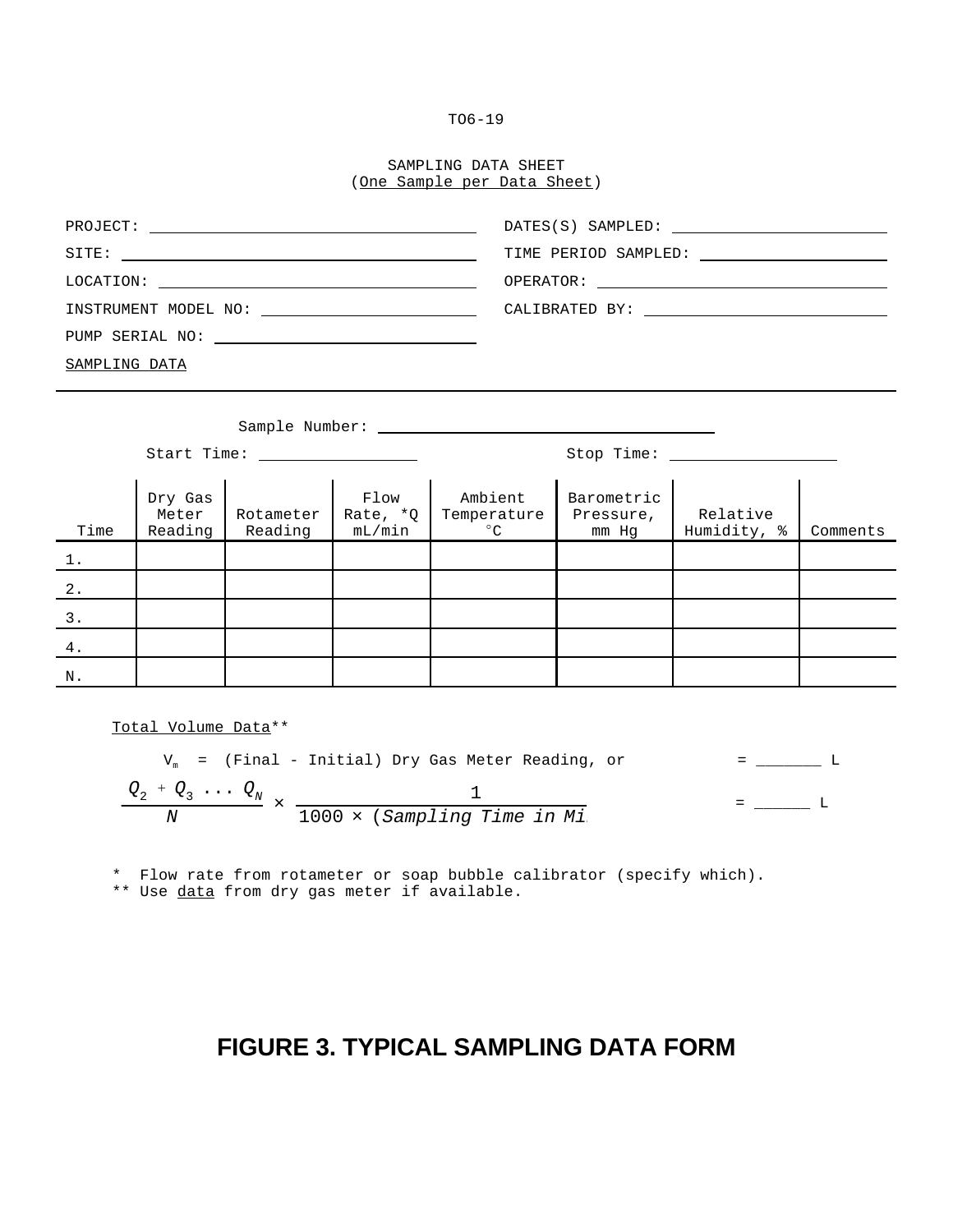

FIGURE 4. CHROMATOGRAM FOR 3 ppbv OF<br>PHOSGENE SPIKED INTO CLEAN AIR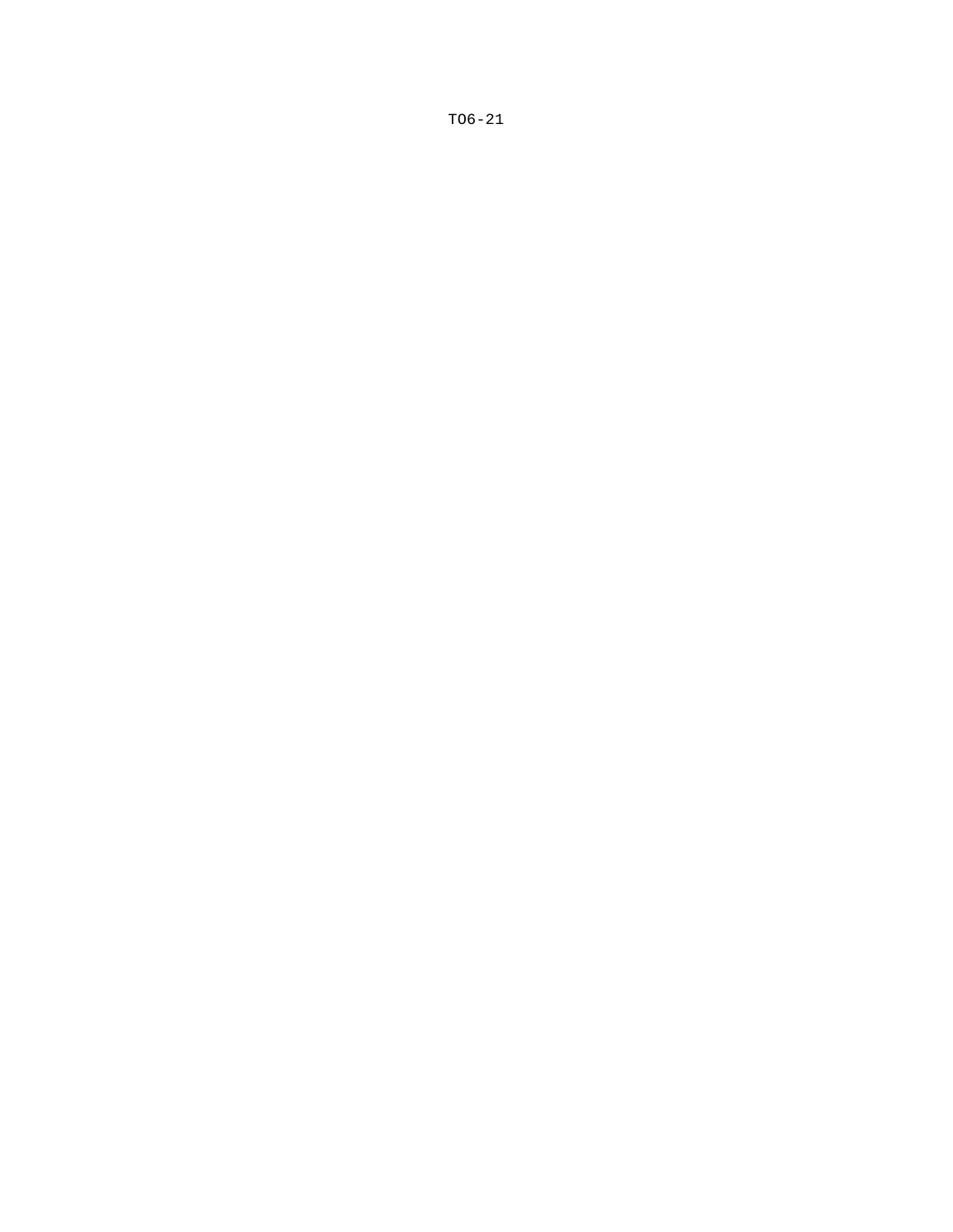

FIGURE 5a-5e. HPLC CHROMATOGRAM OF VARYING<br>CARBANILIDE CONCENTRATIONS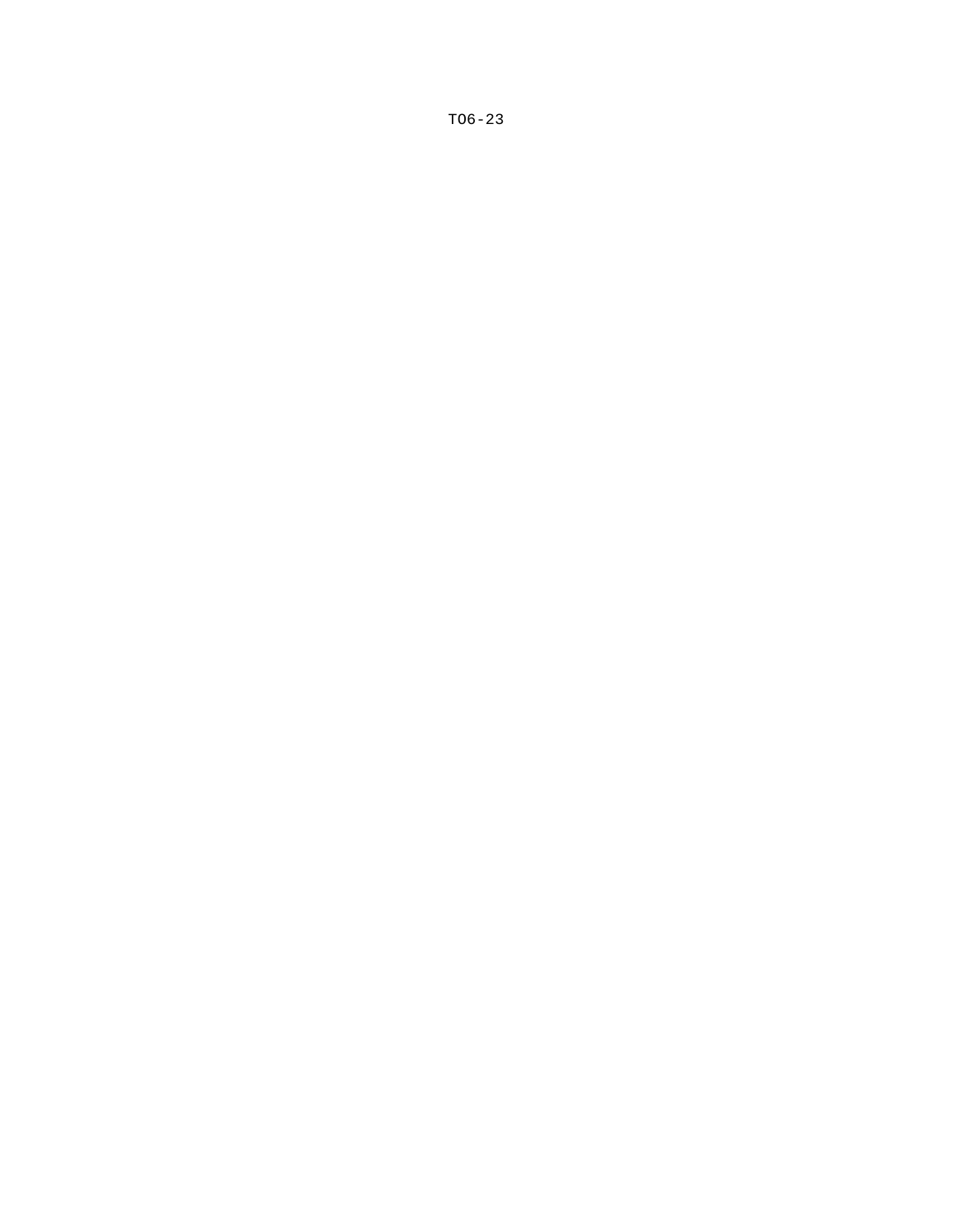

FIGURE 6. CALIBRATION CURVE FOR<br>CARBANILINE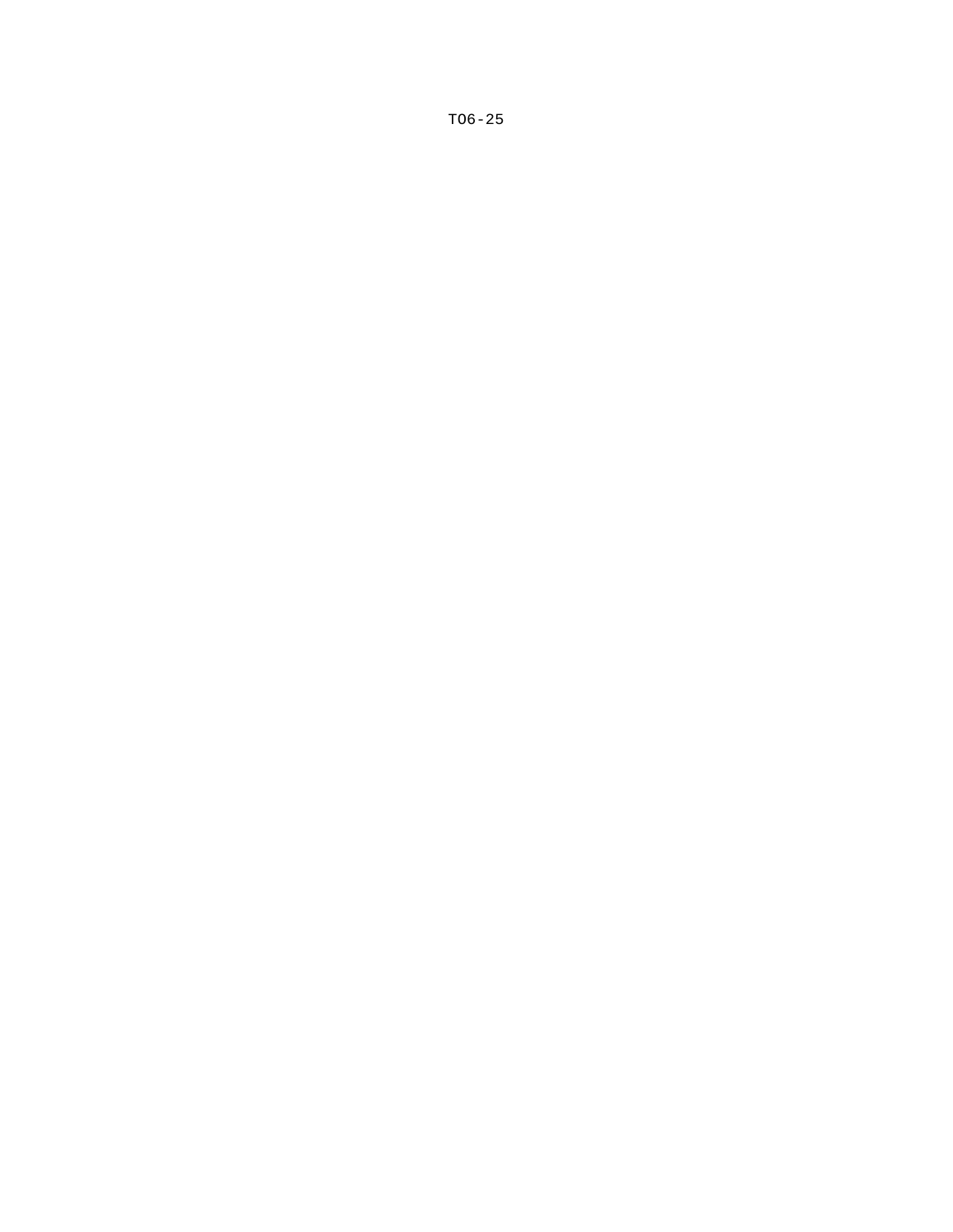

$$
BC = 12mm
$$

Therefore: Asymmetry Factor =  $\frac{12}{11}$  = 1.1

FIGURE 7. PEAK ASYMMETRY CALCULATION